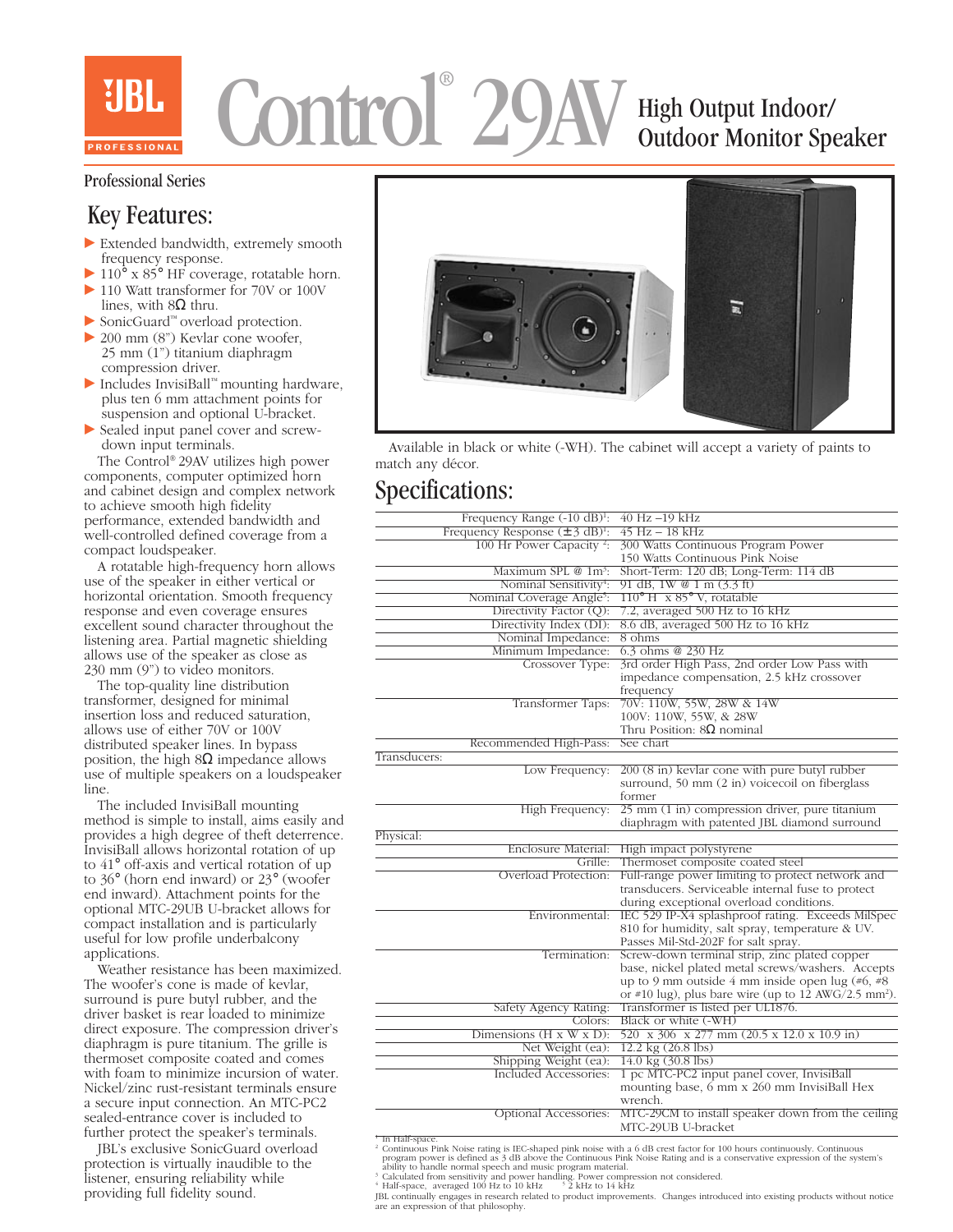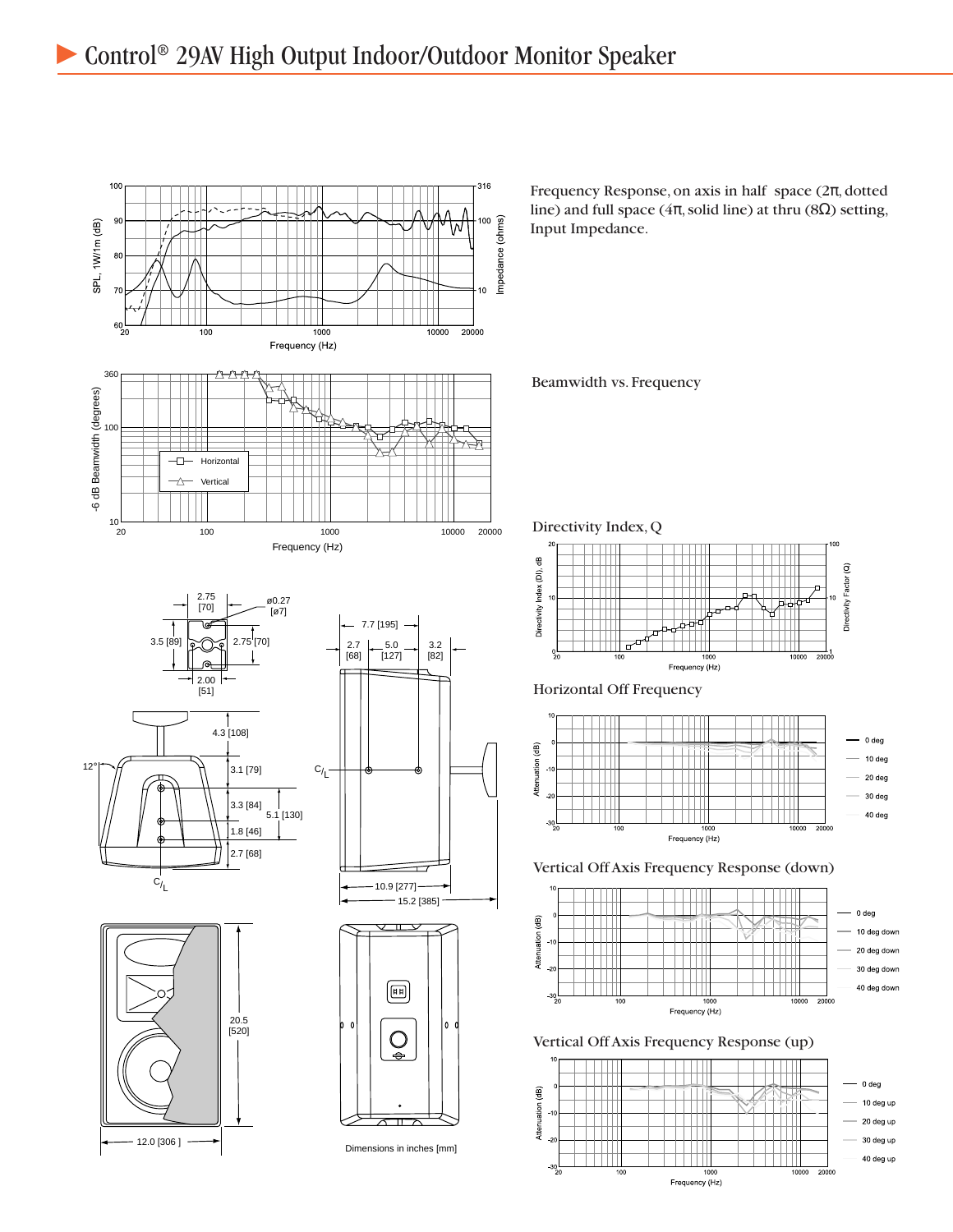#### Horizontal 1/3 Octave Polars







180



## Architectural Specifications:

 The loudspeaker shall consist of a 200 mm (8 in) low frequency transducer, 25 mm (1 in) compression driver, and frequency dividing network. The low frequency driver's voice coil shall be 50 mm (2 in) in diameter.

 Performance specifications of a typical unit shall be as follows: Usable frequency response shall extend from 40 Hz to 18 kHz (10 dB below rated sensitivity, half-space, no external equalization). Rated power shall be at least 300 watts continuous program power for 100 continuous hours duration (defined as 3 dB above a test signal of filtered random pink noise conforming to IEC268-5). Measured sensitivity shall be at least 91 dB-SPL (at 1 m [3.3 ft] with 2.83 V input, ave. 100 Hz to 10 kHz).

 The input shall be switchable for use either at nominal 8 ohms, or on a 70.7V or 100V distributed speaker line via built-in transformer. Selectable taps shall nominally be 110W, 55W, or 28W on either a 70.7V or 100V distributed speaker line, plus 14W on 70.7V line only.

 The system shall be protected against damage from occasional overpowering via full range limiting, which shall be inaudible during activation. The compression driver shall be horn-loaded to cover 110 degrees by 85 degrees with a high degree of accuracy and the horn shall be rotatable to achieve these coverages either in the horizontal or vertical planes, regardless of cabinet orientation.

 The cabinet and grille shall be paintable. The grille shall be secured via screws to keep it in place when facing downward.

 The low frequency transducer shall have woven kevlar cone and butyl rubber surround, with the frame protected from direct weather exposure. The compression driver shall be constructed with a titanium diaphragm for weather resistance. The system shall withstand Mil Spec 810 testing with specified durations with no effect on its acoustical performance or structural integrity: salt spray (method 509.3), temperature (method 501.3 and 502.3), humidity (method 507.3) and ultraviolet (method 505.3). Further, it shall pass Mil-Std-202F (method 101D) for salt spray. The system shall have an IEC 529 splashproof rating of IP-X4.

 For theft-deterrence, the installation access area shall be hidden behind a snap-out cover on the front grille. The included ball mechanism shall be internal to the cabinet. The cabinet shall have ten (10) 6 mm mounting points, including 2 on each side and 3 on top and bottom and an accessory U-bracket shall be available. The grille logo shall be rotatable for proper orientation with loudspeaker mounted horizontally or vertically.

 The external wiring connectors shall be screw-down terminals. Overall cabinet dimensions shall be no greater than 520 mm high x 306 mm wide x 277 mm deep (20.5 x 12.0 x 10.9 in) and shall weigh no more than 12.2 kg (26.8 lb). The finish shall be lightly textured black or white.

 The system shall be the JBL Model Control 29AV (or Control 29AV-WH) with included InvisiBall® (mounting system).